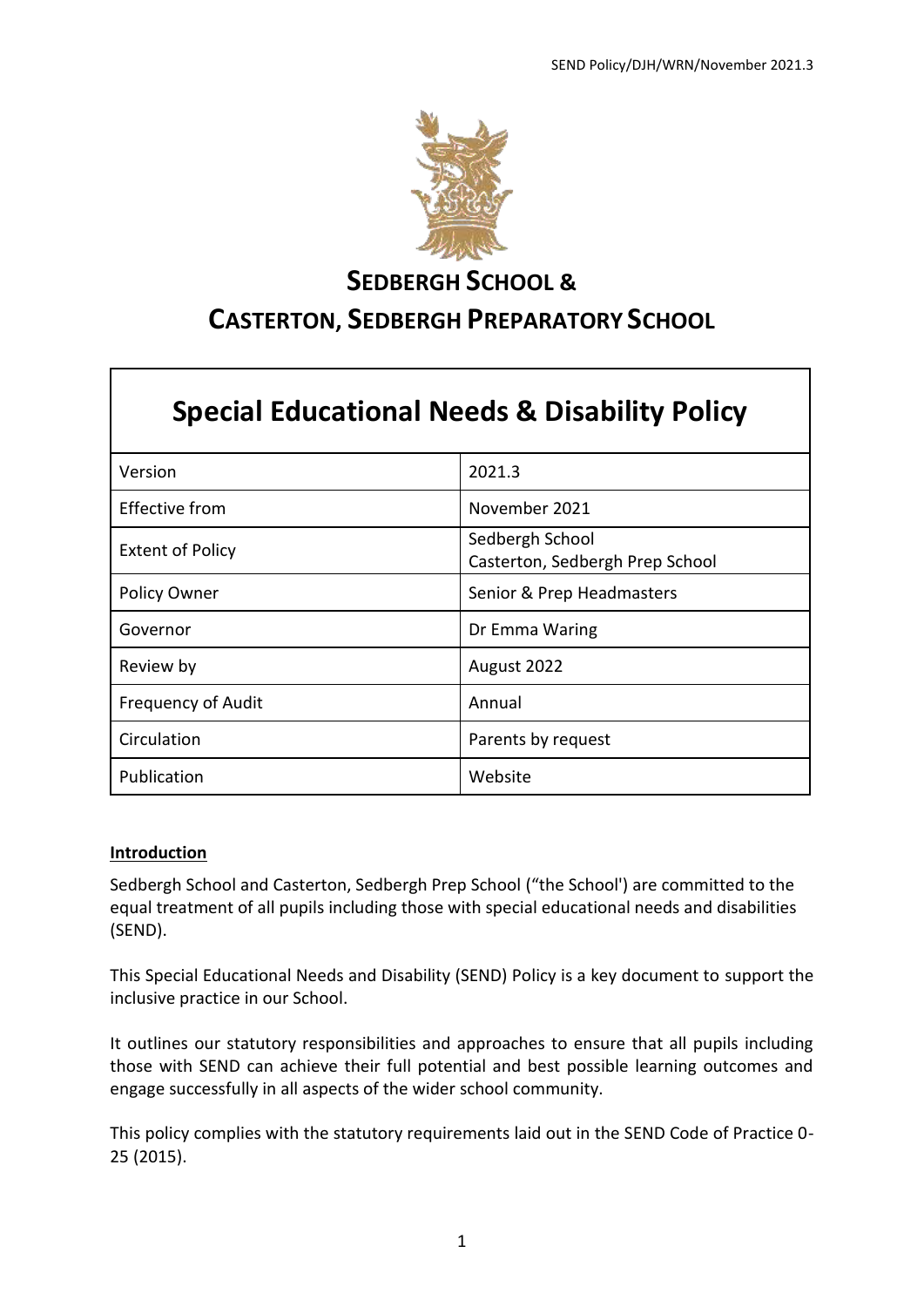This policy has been written with regard to the following guidance and advice (in so far as they apply to the School):

- Equality Act 2010: Advice for Schools DfE Feb 2013
- Schools SEN Information Report Regulations (2014)
- Statutory Guidance on supporting pupils at school with medical conditions April 2014
- Teachers Standards 2012
- Children and Families Act 2014
- Statutory Framework for EYFS (April 2017)
- Working together to safeguard Children (2018)

This policy should be read in conjunction with the School's Admissions Policy, Equal Opportunity Policy, Accessibility Plan, Word Processing Policy and Safeguarding Policy.

Our Special Educational Needs Coordinators (SENDCO) take overall responsibility for the operation of this policy and coordinating specific provision for pupils receiving SEND support. Our SENDCOs also contribute to the strategic development of SEND provision.

# **Governor Responsibility** (both schools)

The Governor with particular oversight of this policy is Dr Emma Waring.

#### **Senior School**

The SENDCO is **Mrs Lucy Elliston** and she can be contacted via email [\(lje@sedberghschool.org\)](mailto:lje@sedberghschool.org) or through the School Office: 015396 20535.

#### **Prep School**

The SENDCO is **Mr Mathew Foxwell** and he can be contacted via email [\(mwf@sedberghschool.org\)](mailto:mwf@sedberghschool.org) or through the School Office: 015242 79200.

Reception (EYFS) - Key person – Deborah Baines [\(deb@sedberghprep.org\)](mailto:deb@sedberghprep.org)

This policy was created by the schools SENDCO in liaison with the SEN Governor and senior leadership team. This policy was also co-produced with the support of parents and families at Sedbergh Preparatory School.

# **OUR VALUES AND VISION IN RELATION TO SPECIAL EDUCATIONAL NEEDS AND DISABILITY PROVISION**

This policy reflects and builds on the three principles identified in the SEND code of practice:

- The views, wishes and feeling of the young person and his or her parents.
- The importance of the child or young person and his or her parents participating as fully as possible in decisions and being provided with the information and support necessary to enable them to participate in those decisions.
- The need to support the child or young person and his or her parents in order to facilitate the development of the child or young person and to help them achieve the best possible educational outcomes and other outcomes, preparing them effectively for adulthood.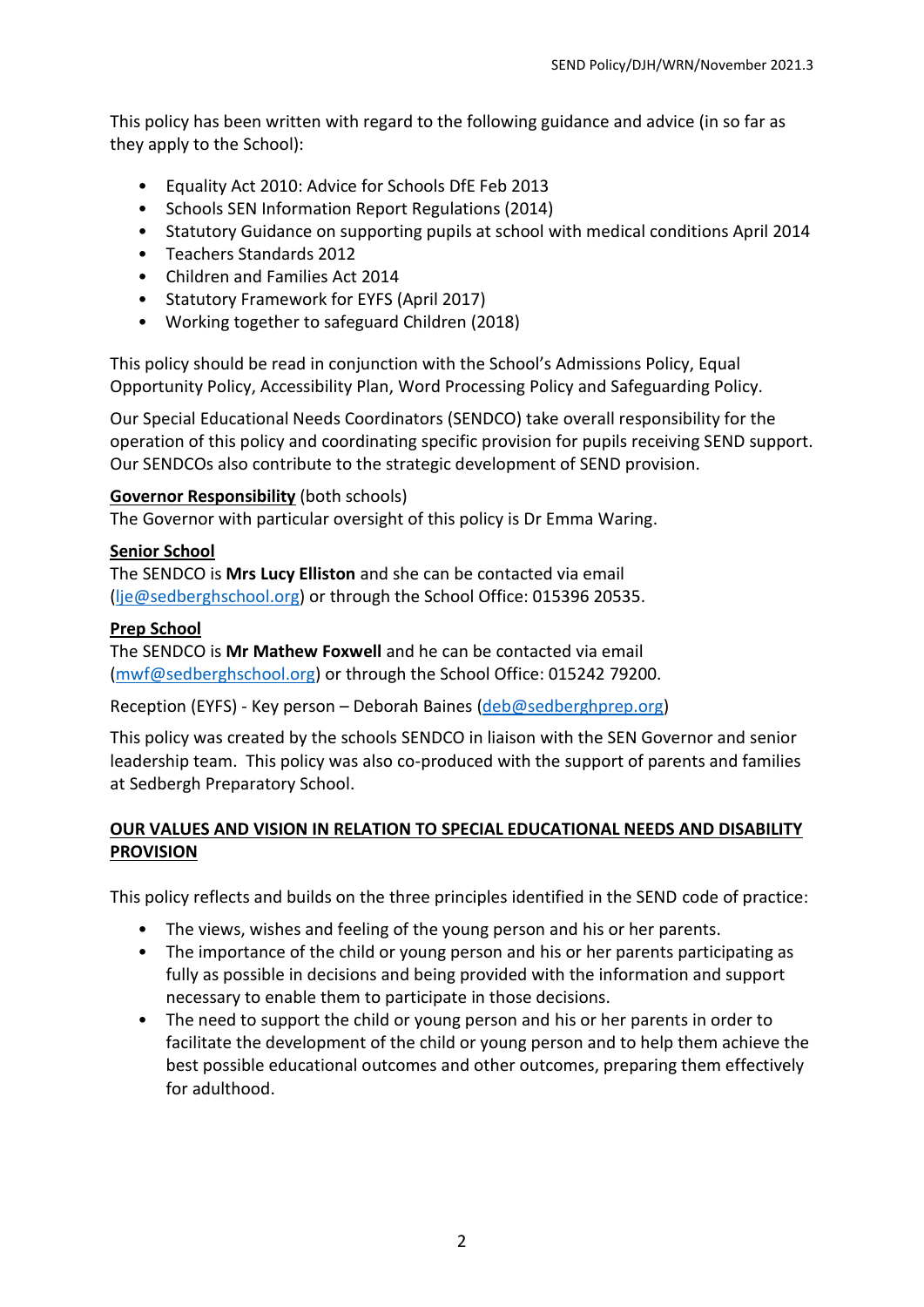# **Aims of this policy**

- To ensure that responsibility for provision for pupils with SEND remains an integral part of the whole School provision and are not put at a substantial disadvantage in matters of admission and education.
- To ensure that children and young people with SEND can engage successfully in all school activities alongside pupils who do not have SEND, including making reasonable adjustments for those children with a disability so that they have good access to the curriculum and wider School learning environment.
- To work in close partnership with parents and other key agencies so that the needs and strengths of each pupil are fully understood and there is a collaborative and coordinated approach to planning and reviewing provision.
- To ensure a high level of staff expertise to meet pupils' needs so that they are beginning to build the skills necessary for successful transition to senior school (where appropriate) and then on into adulthood.
- To ensure all children at the School have a voice and that they are confident and able to use that voice to state their feelings, thoughts and needs.
- To ensure that parents' views are taken into account.

# **Definition of Special Educational Needs**

A child or young person has SEN if they have a learning difficulty or disability which calls for special educational provision to be made for them. In accordance with the Children and Families Act 2014, a child of compulsory school age or a young person has a learning difficulty or disability if they:

- have a significantly greater difficulty in learning than the majority of children their age;
- have a disability which either prevents or hinders them from making use of educational facilities of a kind generally provided for others of the same age in mainstream schools or early years providers;
- are under five years old and would be likely to have such difficulties if special educational provision were not made for them.

Children will not be regarded as having a learning difficulty solely because the language or form of language of their home is different from the language in which they will be taught. The School's support for those children whose first language is not English is set out in the School's EAL Policy.

# **Definition of Disability**

A child or young person is disabled if they have a physical or mental impairment which has a substantial and long-term adverse effect on their ability to carry out normal day-to-day activities (as defined by the Equality Act 2010).

'Substantial' is more than minor or trivial, 'long-term' means 12 months or more.

Not all pupils who have SEN are disabled. Not all disabled pupils have SEN.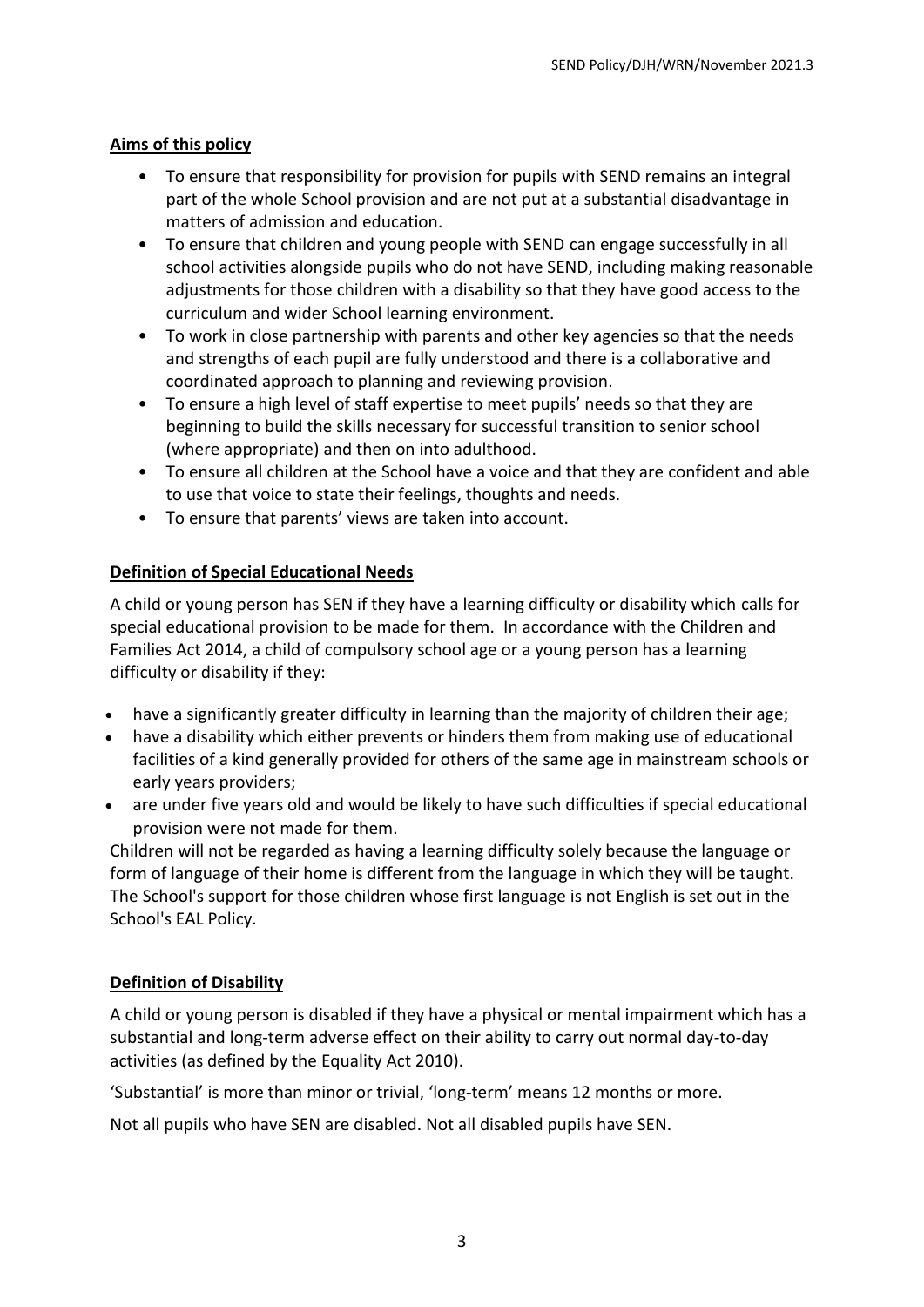#### **Three-year Accessibility Plan**

The School's Accessibility Plan is available on the School website, or a copy can be provided upon request by writing to the Bursary. This sets out the School's plan to increase the extent to which disabled pupils can participate in the School's curriculum; improve the physical environment of the School for the purpose of increasing the extent to which disabled pupils are able to take advantage of education and benefits, facilities or services provided or offered by the School; and improve the delivery to disabled pupils of information which is readily accessible to pupils who are not disabled.

# **Admissions**

The School is inclusive and welcomes applicants with disabilities and special educational needs. The School currently has limited facilities, physical and otherwise, for the disabled and those with special educational needs but it will do all that is reasonable to comply with its legal and moral responsibilities under the *Equality Act 2010* and the *Special Educational Needs and Disability Act 2001* in order to accommodate the needs of applicants who have disabilities and special educational needs for which, with reasonable adjustments, the School can cater adequately.

Parents of a child who has any disability or special educational need should provide the School with full details on registration and discuss their child's requirements with the School before he or she sits the entrance exam so that reasonable adjustments can be made as necessary. Parents should provide a copy of an Educational Psychologist's, a specialist assessors' report or a medical report to support their request, for example for extra time or other special arrangements.

The School shall determine the reasonable adjustments that are required for the applicant based on the information provided, in accordance with the School's obligations under equality legislation. The School will discuss thoroughly with parents and their medical advisers the adjustments that can reasonably be made for the child to ensure that the admissions procedure is accessible for him/her and that the School can cater adequately for him/her if he/she becomes a pupil.

The SENDCO, in collaboration with parents and other key agencies, will ensure appropriate provision is in place to support pupils with SEND entering the School.

The School will treat every application from a SEND pupil in a fair, open-minded way.

#### **Withdrawal**

Where, after all reasonable adjustments have been made or considered, the School feels that it is unable to accommodate a disabled pupil or meet their needs, the School may require parents, after appropriate consultation, to withdraw their child. Fees in lieu of notice will not be chargeable in these circumstances and the acceptance deposit returned.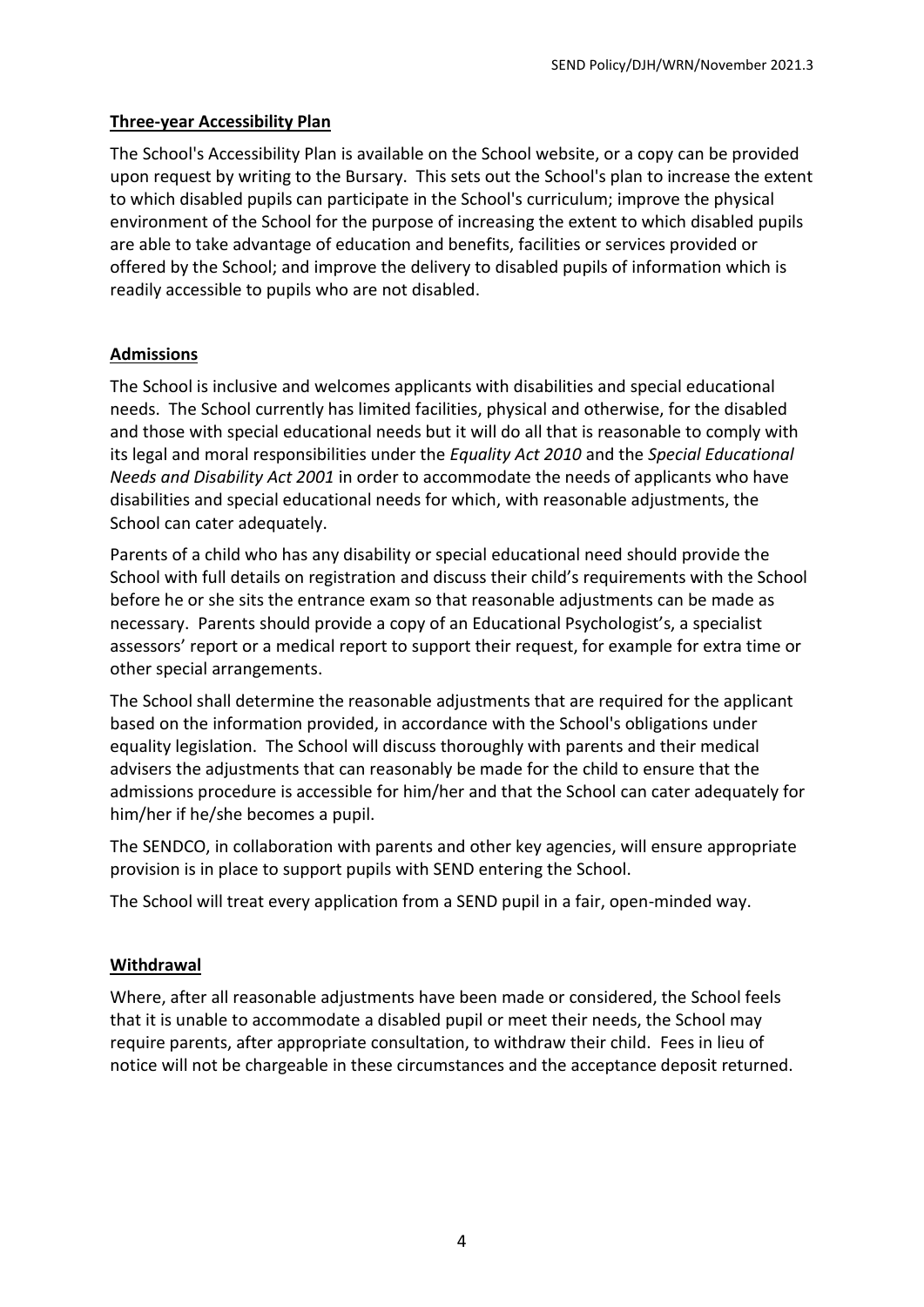# **Roles and Responsibilities**

The senior school and prep school Headmasters are responsible for overseeing all aspects of the School's SEND provision and keeping the governing body fully informed of the implementation of the School's policy in practice.

# SENDCOs:

Senior School – Mrs Lucy Elliston Prep School and EYFS (excluding the Mulberry Bush Nursery) – Mr Matthew Foxwell

# SEND Responsibility:

EYFS Key Person (excluding the Mulberry Bush Nursery) – Mrs Deborah Baines

The SENDCO:

- has the day to day responsibility for the operation of the SEND Policy and the provision in School. This includes the role of supporting the Senior Leadership Team (SLT) to line manage teaching assistants who give support to individual and groups of pupils with SEND;
- provides guidance and support to all staff in relation to meeting the needs of pupils with SEND;
- has a key role in developing positive partnerships with parents and other external agencies including the School's medical staff to fully address the needs and support progress for pupils with SEND;
- will also take a key role in supporting the transition of pupils with SEND to different settings; and
- will ensure that the School keeps records of all pupils with SEND up to date.

All teachers are responsible for helping to meet a pupil's needs (irrespective of any specialist qualifications or expertise). All staff are expected to understand this policy so that the School can identify, assess and make provision to meet those needs.

# The Governing Body:

The Code of Practice states that there should be a member of the Governing Body or a subcommittee with specific oversight of the School's arrangements for SEND. At Sedbergh this Lead Governor is Dr Emma Waring.

The key duties of the Governing Body are to ensure that the SEND policy is implemented and that it is effective in ensuring that pupils with SEND have the same opportunities to make good progress and play an active and fulfilling role in the life of the School alongside pupils with no SEND.

The Governing Body will ensure the School meets all its statutory duties and the views of parents and pupils are fully considered.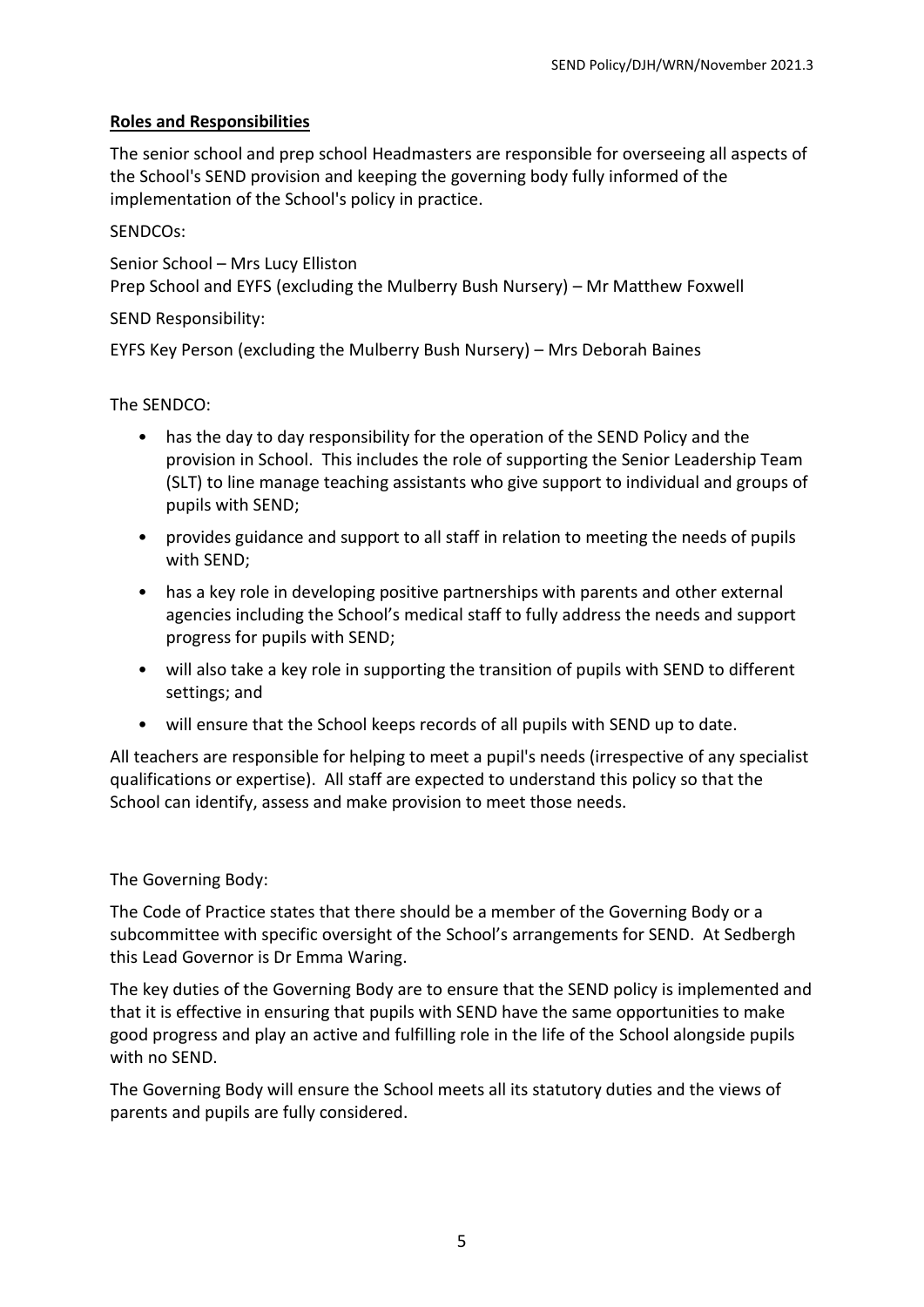The Lead Governor will meet regularly with the SENCO to review and evaluate effectiveness of the School's SEND provision and contribute to plans to develop and enhance this provision.

The Lead Governor will also ensure that updates on the quality and impact of SEND provision are regular items on the governing body's cycle of meetings.

Other key staff who are actively involved in supporting and coordinating SEND provision and part of our wider inclusion team include outside agencies such as educational psychologists, CAMHS, speech and language therapists, specialist teachers, etc, who will be used when their input and expertise will support the pupil and/or their parent.

#### **Identifying and Supporting Pupils with SEN and Disabilities**

The School uses the definition of SEN and disability as set out in the SEND code of practice and Equality Act 2010

The School's curriculum, plan and schemes of work take proper account of the needs of all pupils, including those with SEN and disabilities. The School regularly reviews pupil progress to help monitor whether children are making expected progress. The School recognises the importance of early identification and aim to ensure that robust measures are in place to highlight children who are falling behind or who are facing difficulties with any aspect of learning or social development at the earliest opportunity.

The School may request parents to obtain a formal assessment of their child (such as by an educational psychologist), the cost of which will usually be borne by the parents. Where parents wish to request a formal assessment from outside of School, the School requests copies of all advice and reports received.

This process of early identification is supported by:

- Review/examination of skills and attainment when pupils join the School, taking account of information from any previous settings or agencies as appropriate
- Termly tracking of all pupils to monitor rates of progress and attainment
- Concerns raised directly by teachers, parents or the pupil themselves.

If there are significant emerging concerns, or identified SEN or disability, the School will take action to put appropriate special educational provision in place taking into account any advice from specialists. Parents should always be consulted and kept informed of any action taken to help their child, and of the outcome of this action by the SEND. Due weight will also be given to a pupil's wishes (according to their age, maturity and capability).

As well as progress in core subject areas, progress in other areas will also be considered such as social development and communication skills. In determining whether a pupil may have SEND, consideration will also be given to other factors which may be affecting achievement including:

- attendance
- English as an additional language
- family circumstances
- economic disadvantage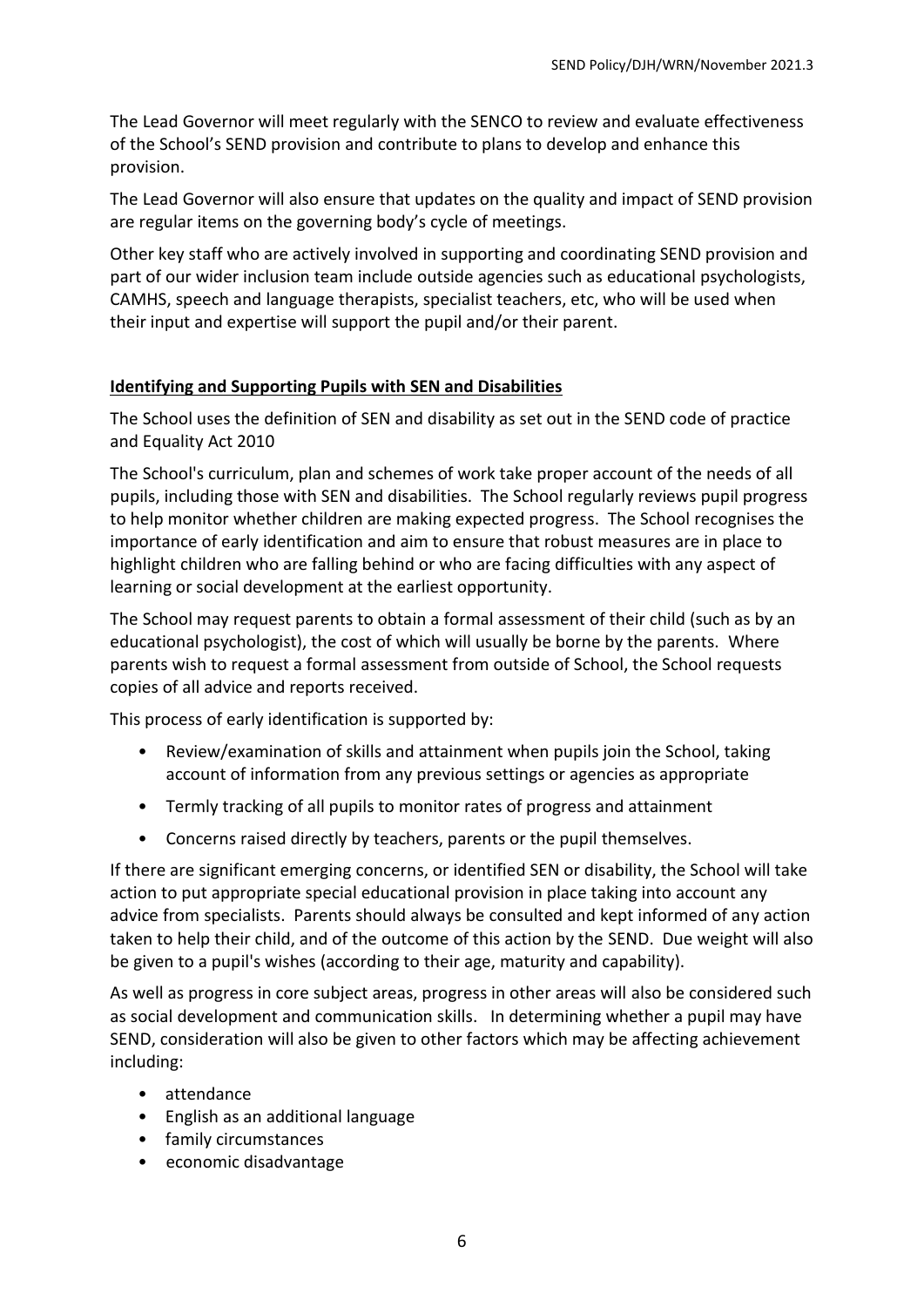The School acknowledges that consideration of these factors will be particularly important when a child is displaying challenging behaviour or becoming isolated and withdrawn. Such behaviours can often mask an unmet need and further assessments will be undertaken to determine any underlying factors affecting behaviour which may not be SEND.

Before deciding that a pupil requires additional support, the SENDCO and the class teacher(s) and Housemaster/mistress (where appropriate) will review current arrangements to meet the child's needs within daily class teaching and consider any further modifications and adaptions that should be put in place to support good progress.

#### Early Years Foundation Stage (EYFS)

The School monitors the progress of all pupils in EYFS. The designated teacher responsible for coordinating SEND provision in EYFS will discuss with parents any concerns they may have about the pupil's needs and or progress in accordance with this policy in discussion with the SENDCO for the prep school.

#### Learning Support Report

The School with monitor the progress of and support for pupils with significant learning difficulties or disabilities or where they have an Education Health Care Plan. This will be recorded by way of an entry on the Learning Support Report on ISMAS. This information is drawn up from consultation with the pupil's teacher(s), Housemaster/mistress (where appropriate), the SENDCO, the pupil and their parents. Information is also referred to from external professional reports and specialist assessments, including Exam Access Arrangements. The entry on the Learning Support Report contains key information (age and ability appropriate) such as:

- An overview of the pupil's additional needs
- Teaching strategies, recommendations and reasonable adjustments
- A record and summary of any specialist or professional involvement
- A record of needing additional Learning Support lessons
- Exam Access Arrangements (where appropriate)
- Information pupils would like to share about themselves

The Learning Support Report may be amended as and when circumstances change and at the request of the pupil, parent, teacher, or SENCO.

The pupil (subject to their age and understanding), together with their parents, normally during parent consultation meetings, are able to review and amend the Learning Support report.

Parents may request a copy of their child's Learning Support Reports at any time.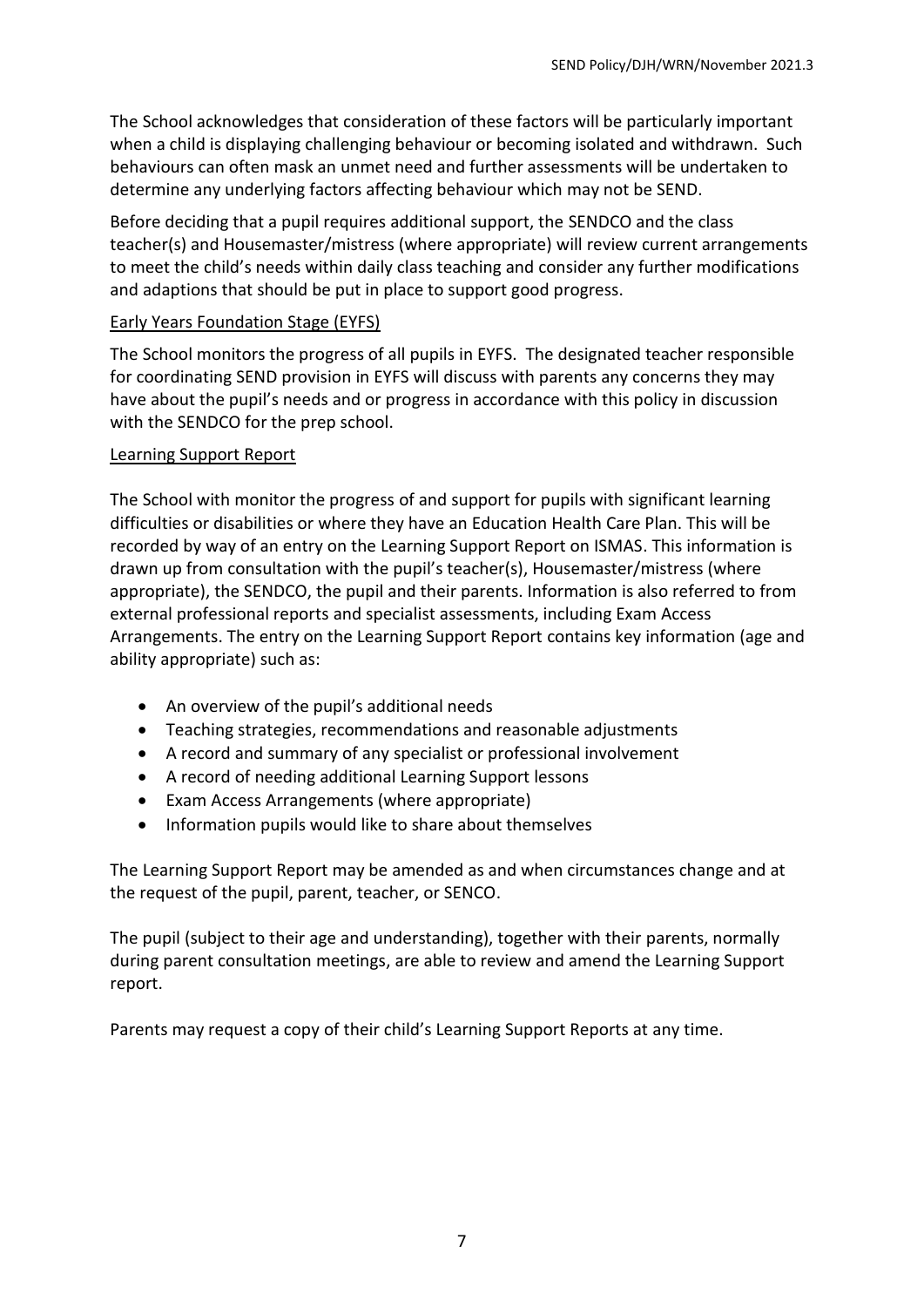#### **A Graduated Approach to SEND Support**

#### **See Appendix 1 for School's Support Plan flow diagram.**

When it is evident that a pupil will require higher levels and more tailored support than is available from everyday teaching the School we will offer additional support.

Parents will be formally notified that their child will receive this additional support and placed on the SEND register where his/her progress and provision can be monitored closely.

The **SEND Register** is a register which provides an updated record of all pupils receiving additional SEN support so that:

- progress and achievements of pupils with SEND can be more closely monitored;
- there is an overview of the range and level of need across the School; and
- School provision reflects and is responsive to current profile of need

Close monitoring of this Register also provides evidence to show impact of the School provision for pupils with additional needs.

Once identified as requiring additional SEND support, pupils will receive a planned package of support to remove barriers to learning and put in effective special educational provision. This will be managed through a four-part cycle of assessment, planning, intervention and review. This cycle is known as the **Graduated Response** and follows the model described in the SEND code of Practice. It will enable a growing understanding of the pupils' needs and the positive outcomes. Depending on the need of each pupil, successive cycles will draw on more detailed approaches, more frequent review and more specialist expertise.

# **The Graduated Response:**

#### **ASSESS:**

• Once identified as requiring additional SEND support a more detailed assessment of the pupil's needs will be carried out. This will include discussions with parents and, when appropriate, the pupil. It may draw on assessments and reports from external agencies involved with the pupil such as speech and language therapists, specialist teacher or educational psychologists. Information may be gained from the parent or the pupil about themselves, eg strengths, weaknesses, diagnosed learning difficulties, disabilities or medical conditions and what these mean to the pupil and how these affect them.

The SENDCO may also carry out more diagnostic assessments of needs in key areas of difficulties. Each pupil's difficulties will be considered against the four broad areas of needs:

- 1. Communication and interaction
- 2. Cognition and learning
- 3. Social, emotional and mental health difficulties
- 4. Sensory and/or physical needs

The School recognises that it is highly likely that the needs of individual pupils will overlap across one or more of these areas of need and that needs may change over time.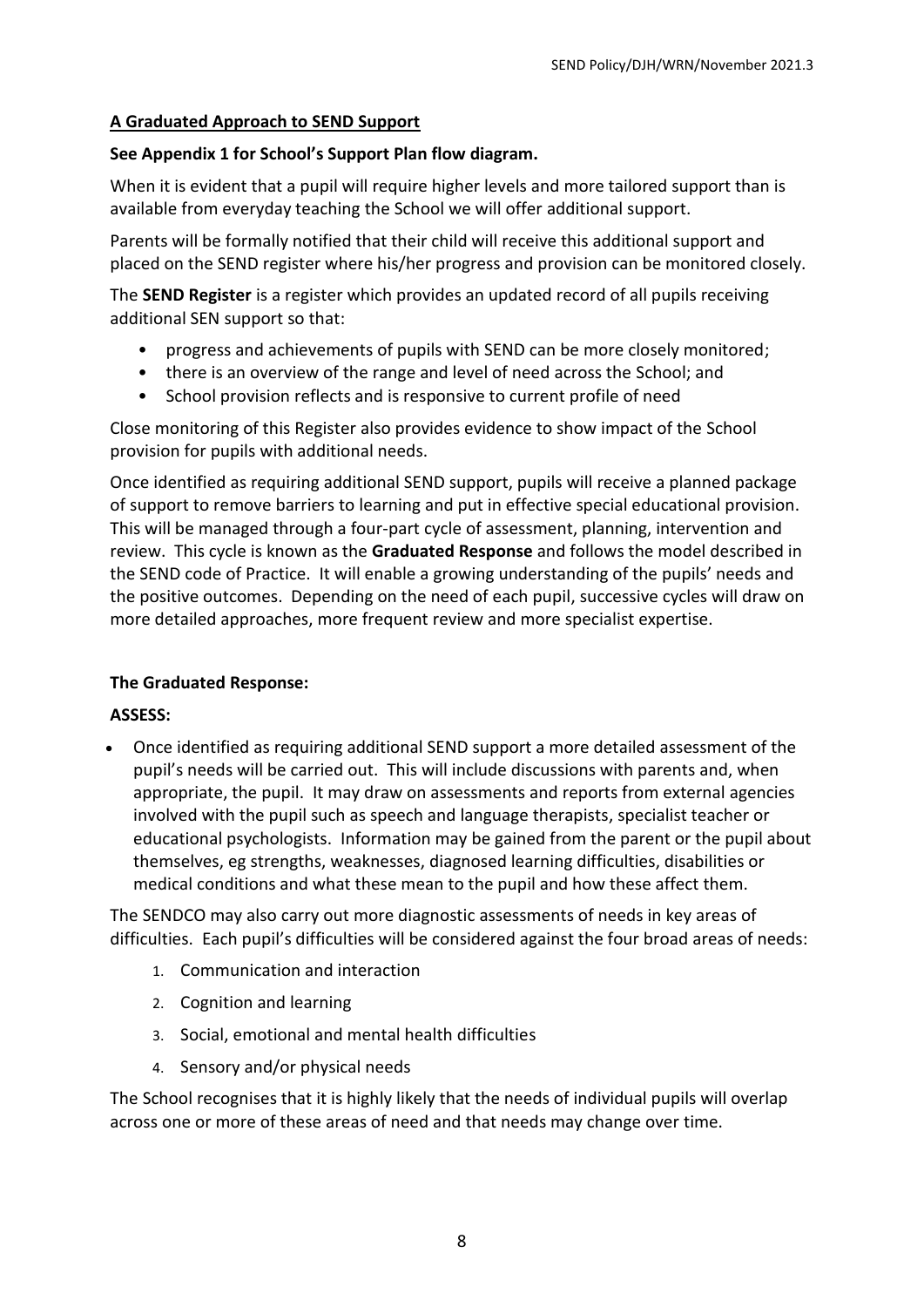# **PLAN:**

The School will use the information from external professional reports, previous school reports and the assessment (where appropriate) to draw up a plan to show the support that will be offered. These will be recorded on the school information system (ISMAS).

The plan will:

- be outcome focused with the desired benefit or difference from any intervention to be clearly identified. This will support the evaluation of the impact of the provision
- outline a range of additional interventions and approaches that will be made available to support progress towards these outcomes.
- highlights the ways parents can be involved to reinforce and contribute to progress outside of School.
- give details of the role and input of external agencies when they are involved with a pupil.
- be recorded on the Learning Support Report (ISAMS).
- be shared with all key teachers, Housemaster/mistress (if appropriate) and support staff so that they are fully aware of the outcomes sought, the support on offer and any particular teaching strategies and approaches that have been agreed.
- ensure pupils receive appropriate access arrangements

Parents are able to request a copy of the Learning Support Report.

#### **DO:**

Class/subject teachers, Learning Support teachers and LS support staff, with the support of the SENDCO will take the responsibility for overseeing the implementation of the plan. This will ensure that the additional support offered is linked closely to the general curriculum offer and maximise the opportunities to reinforce and consolidate key skills within the context of the class.

This will be particularly important when the intervention takes place outside of the classroom. There will be regular liaison and feedback with staff delivering interventions so that any required refinement of the support can be managed promptly.

#### **REVIEW:**

The impact of any additional support offered will be reviewed annually or as agreed between School and parents. Parents will be invited to attend along with pupils when this is appropriate.

Depending on the level and complexity of need this review may be included in the general School cycle of parental consultation meetings.

Where the pupils' needs are more complex and they receive support from a range of specialist agencies a separate review meeting may be arranged so that all key parties can contribute.

At the review the following will be considered:

• impact of each element of the intervention towards the identified outcomes;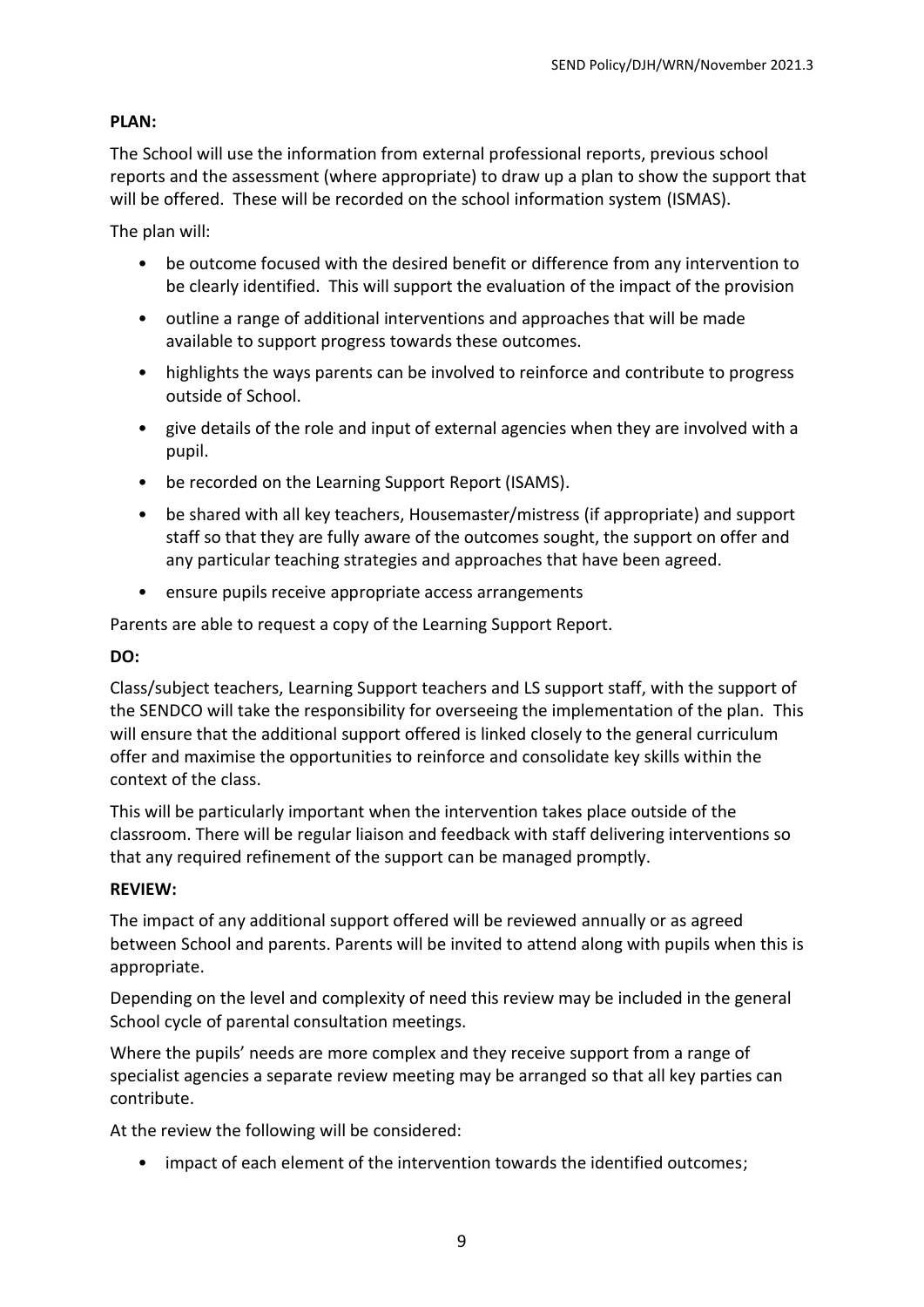- the pupil's response to the support and view of their progress where this is applicable;
- views of parents and specialist agencies; and
- next steps with refinement and adjustments to the support offered as required.

Where progress has been limited, further analysis and assessments will be made to ensure the provision offered matches the nature and level of needs. If not already involved and with the agreement of parents, the SENDCO may make a referral to a specialist agency. The School will measure the overall progress of pupils with SEND at the end of the various stages such as GCSE and A level to see how much progress they make compared with that of their peers.

The School recognises that some pupils with a SEN may also have a disability. The School will do all that is reasonable in order to meet the needs of pupils with disabilities for which, with reasonable adjustments, the School can adequately cater.

#### Access Arrangements

Access Arrangements are pre-examination adjustments for candidates based on evidence of need and normal way of working. Appropriate access arrangements for exams will be given where pupils meet the criteria laid out by JQC in the current online 'Access Arrangements and Reasonable Adjustments document'.

The School has a qualified assessor, who attends annual training on the JCQ regulations and so has up to date knowledge of current arrangements.

Where a teacher or parent feels that a pupil might require access arrangements, they should contact the Learning Support Department. The School cannot accept external recommendations for access arrangements unless appropriate consultation has taken place with the SENDCO prior to the assessment, as outlined in the JCQ regulations. However, if an external report recommends access arrangements, the Learning Support Department will investigate the pupil's needs to see if they meet the JCQ regulations.

Although the JCQ regulations only apply to external examinations, the School applies the guidelines set out in the regulations for internal examinations and assessments for pupils of all ages to ensure that they are not unfairly disadvantaged in any way.

The School has a separate Word Processor Policy, in line with JCQ regulations.

#### Access Arrangements and resources for higher Education

The School is not responsible for writing full diagnostic reports required for access arrangements and resources in higher education. Universities may require pupils who wish to continue their exam access arrangements at university and/or who intend to apply for a Disability Students Allowance (DSA) to commission an external professional, such as an educational psychologist or specialist teacher, to provide a full diagnostic report. This should be done after consultation with the university, as different universities require different evidence. Commission of this report is a private arrangement between the parent and external professional. The School will make access arrangements paperwork from the pupil's time at the School available on request.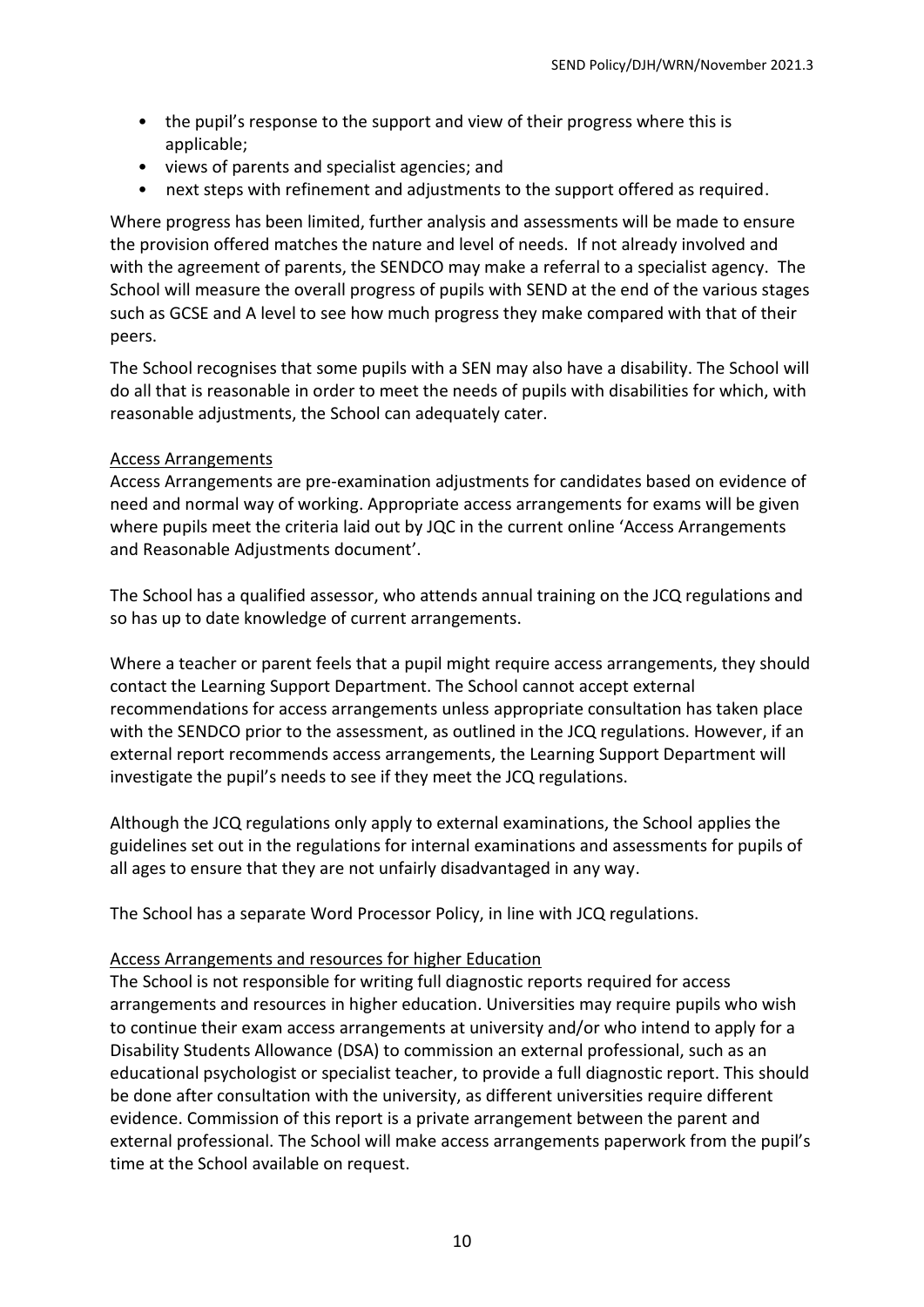#### **Removal from the SEND register**

If a pupil makes good progress they no longer require additional SEND support his/her name will be removed from the register. Parents will be formally notified of this decision. Progress will continue to be monitored regularly as part of the termly tracking for all pupils.

#### **The School's SEN Provision**

The School's SEN provision currently includes: in-class differentiation / reasonable adjustments, and specialist teaching from the Learning Support Department (for which there is a charge). If appropriate a Teaching Assistant may be employed and this will be paid for by the parents if the pupil does not have EHCP funding.

#### **Further aspects relating to SEND provision**

#### Pupils with an Education Health Care Plan ('EHC Plan')

The needs of the majority of pupils with SEN will be met effectively through the School's SEN support. However, where the child or young person has not made expected progress despite the SEN support in place, parents and the School have the right to ask the Local Authority to make an assessment with a view to drawing up an EHC Plan for their child. Parents are asked to consult with the School before exercising this right. The School will always consult with parents before exercising this right.

If the Local Authority refuses to make an assessment, parents have a right of appeal to the First-tier Tribunal (Health, Education and Social Care Chamber). The School does not have this right of appeal.

Where a prospective pupil has an EHC Plan, the School will consult with the parents and the Local Authority (where appropriate) to ensure that the provision specified in the EHC Plan can be delivered by the School. Any additional services that are needed to meet the requirements of the EHC Plan may need to be charged, either directly to the parent or to the Local Authority if the Local Authority is responsible for the fees and the School is named in the EHC Plan. In all other circumstances charges may be made directly to parents, subject to the School's obligations under the Equality Act 2010. The School co-operates with the Local Authority to ensure that relevant annual reviews of EHC plans are carried out as required.

#### Bullying and Behavioural Issues

All pupils are taught that any form of discrimination, bullying and harassment is prohibited and will not be tolerated. Pupils are taught through PSHE the importance of respecting each other and behaving towards each other with kindness, courtesy and consideration. The School's Behaviour and Counter Bullying Policies make clear the seriousness of bullying, victimisation and harassment and that appropriate sanctions will be applied to any pupil who displays inappropriate behaviour.

The School recognises that SEND pupils may be particularly vulnerable to being bullied. The School's Counter-Bullying Policy makes it clear that bullying behaviour of any kind is not acceptable and will be taken very seriously.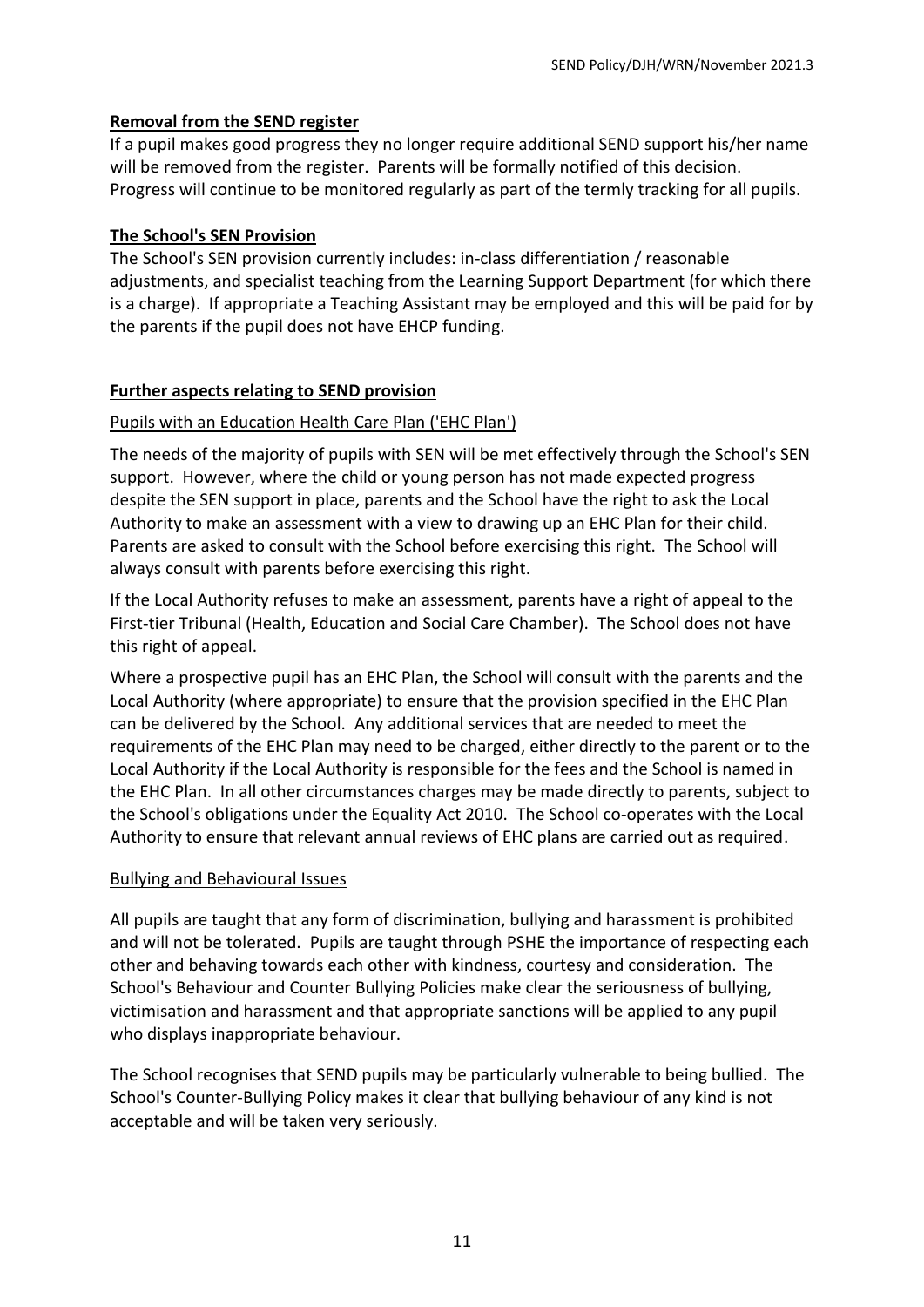The School recognises that children with SEN and disabilities can face additional safeguarding challenges and additional barriers can therefore exist when recognising abuse and neglect in this group of children. These can include:

- assumptions that indicators of possible abuse such as behaviour, mood and injury relate to the child's disability without further exploration;
- the potential for children with SEND being disproportionally impacted by behaviours such as bullying, without outwardly showing any signs; and
- communication barriers and difficulties in overcoming these barriers.

The School's Child Protection & Safeguarding Policy will be followed if there are any safeguarding concerns relating to a child.

# Meeting the needs of pupils with medical conditions

In compliance with revised statutory guidance, arrangements are in place to ensure that any pupil with a medical condition is able, as far as possible, to participate in all aspects of School life and achieve their academic potential.

These arrangements are set out in Individual Health Care Plans (IHC).

The IHC plans will detail the type and nature of support that will be available. The plans will also be:

- produced through collaboration with parents, pupil as appropriate, and health professionals including the School Nurse;
- shared with all relevant staff; and
- reviewed at termly or sooner to reflect changing needs and support.

Where a pupil with a medical condition also has a disability or SEND the plan will be closely linked to provision to support accessibility and additional educational needs so that there is a coordinated approach.

Staff who have a responsibility to support a pupil with medical needs, including the administration and supervision of medication, will receive appropriate, ongoing training and support so that they are competent and confident about their duties.

# **Transition Arrangements**

The School will make appropriate arrangements to support pupils with SEND moving to the senior school or to a different school.

The prep school is proactive in seeking to ensure that there is a successful transition between phases of education and this is a key responsibility of the SENDCO.

For pupils joining the prep school in the Reception class the SENDCO and /or key person will make every possible opportunity to seek information about the nature and level of needs for pupils identified with SEND and the provision that has already been offered to overcome these barriers.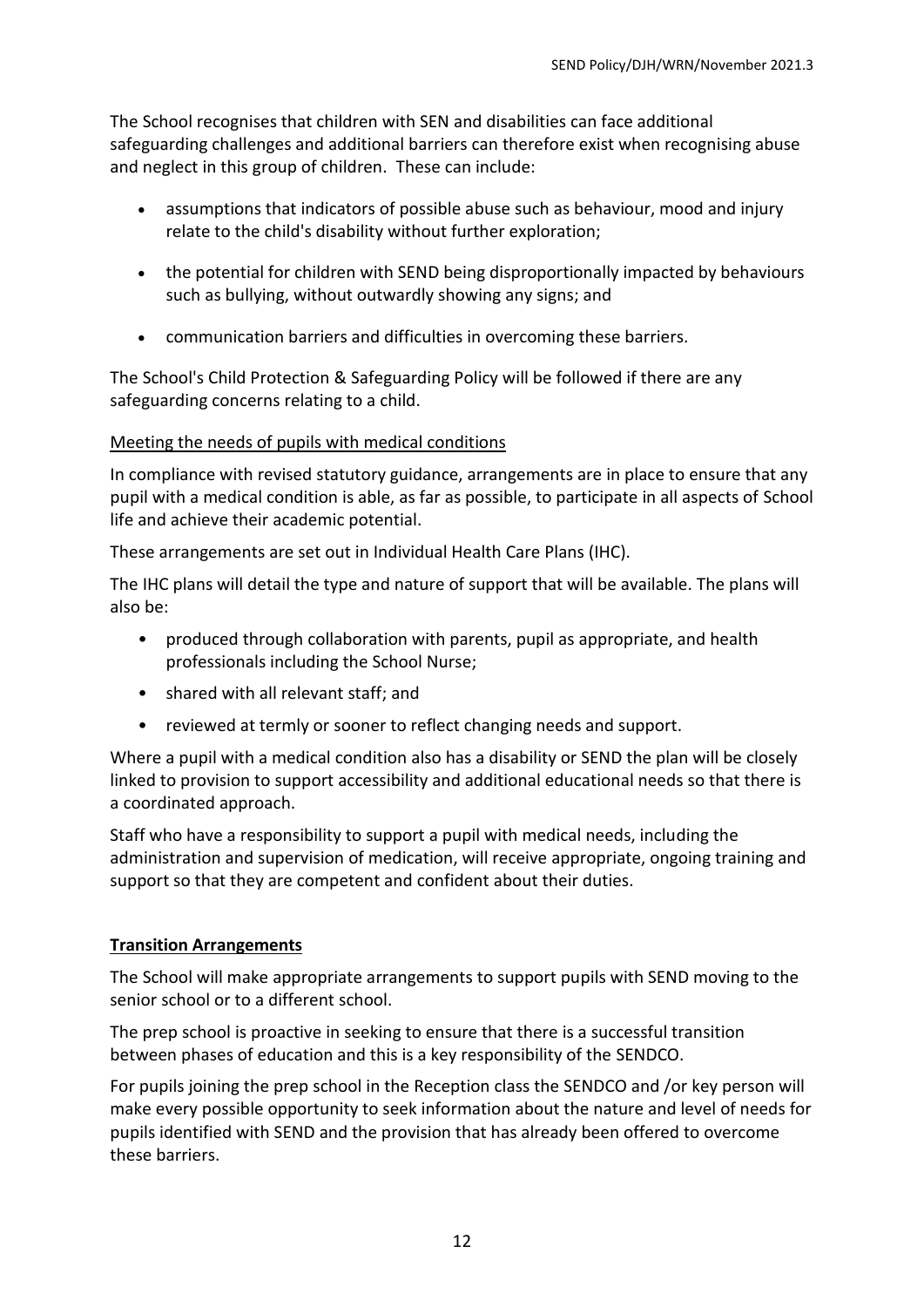Where there is a high level of need this may involve visits to pre-school settings and information sharing meetings with the child's family and other key agencies supporting the child. This may involve setting up a detailed 'Transition Plan' which sets out clearly how the move will be managed. This is likely to be the case where the child has an EHC plan.

For pupils moving to senior school or to a different school, the Admissions Team and SENDCO (where appropriate) will make contact with the new school to share relevant information. As above, where the child has significant needs or has an Education Health and Care Plan, there will be a formal transition meeting when parents, pupils, representatives from the new school and other key professionals to ensure there is continuity the range and level of support offered.

#### **Training**

There is an ongoing programme of training and support in place to ensure that teachers and support staff have the understanding and the skills to differentiate and scaffold learning for the pupils with a range of SEND within everyday teaching.

Induction arrangements are in place for new staff and newly qualified teachers so that they are familiar with the School's approach to supporting pupils with SEND.

#### **Monitoring and evaluating SEND Provision**

The School undergoes an active process of continual review and improvement of provision for all pupils, including pupils with SEND.

In evaluating the quality of the SEND provision the School will take into account a range of evidence including looking at the level of achievement of pupils with SEND compared to standards achieved by this group nationally, case studies for groups and individual pupils, monitoring of interventions and views and feedback of parents and pupils.

# **Dealing with Concerns**

Parents are encouraged to share any concerns they have at the earliest possible opportunity. In the first instance parents should speak to the class teacher or Housemaster/mistress (if appropriate) with further discussions with the SENDCO as required.

Parents will also be encouraged to discuss concerns with other key professionals supporting their child. This might be an educational psychologist or other external professional.

# **Disability Access Arrangements**

In compliance with the duties set out in the Equalities Act 2010 the School has an accessibility plan which outlines the actions we will take over time to increase the accessibility of pupils.

This includes actions to:

• increase participation in the curriculum;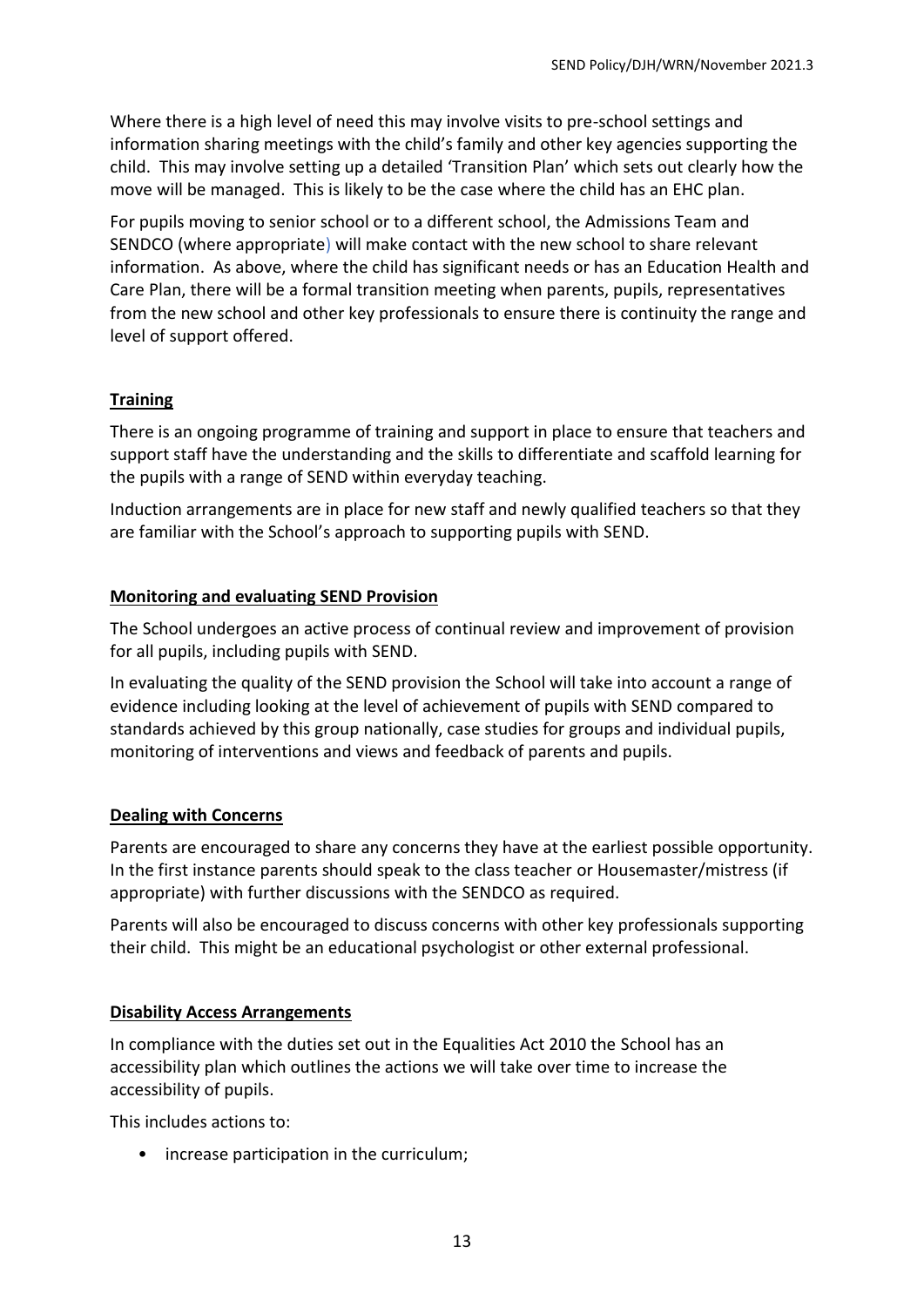- make improvements in the environment to enable pupils with disabilities to benefit from all school facilities and extracurricular opportunities wherever possible; and
- improve access to a range of information.

#### **Review**

The School will review this policy on an annual basis to ensure the School meets the needs of those pupils with SEND.

#### **Storing Information**

All data will be stored in line with the Data Protection Policy.

D J Harrison WR Newman Headmaster Headmaster

Sedbergh School Casterton, Sedbergh Prep School

November 2021